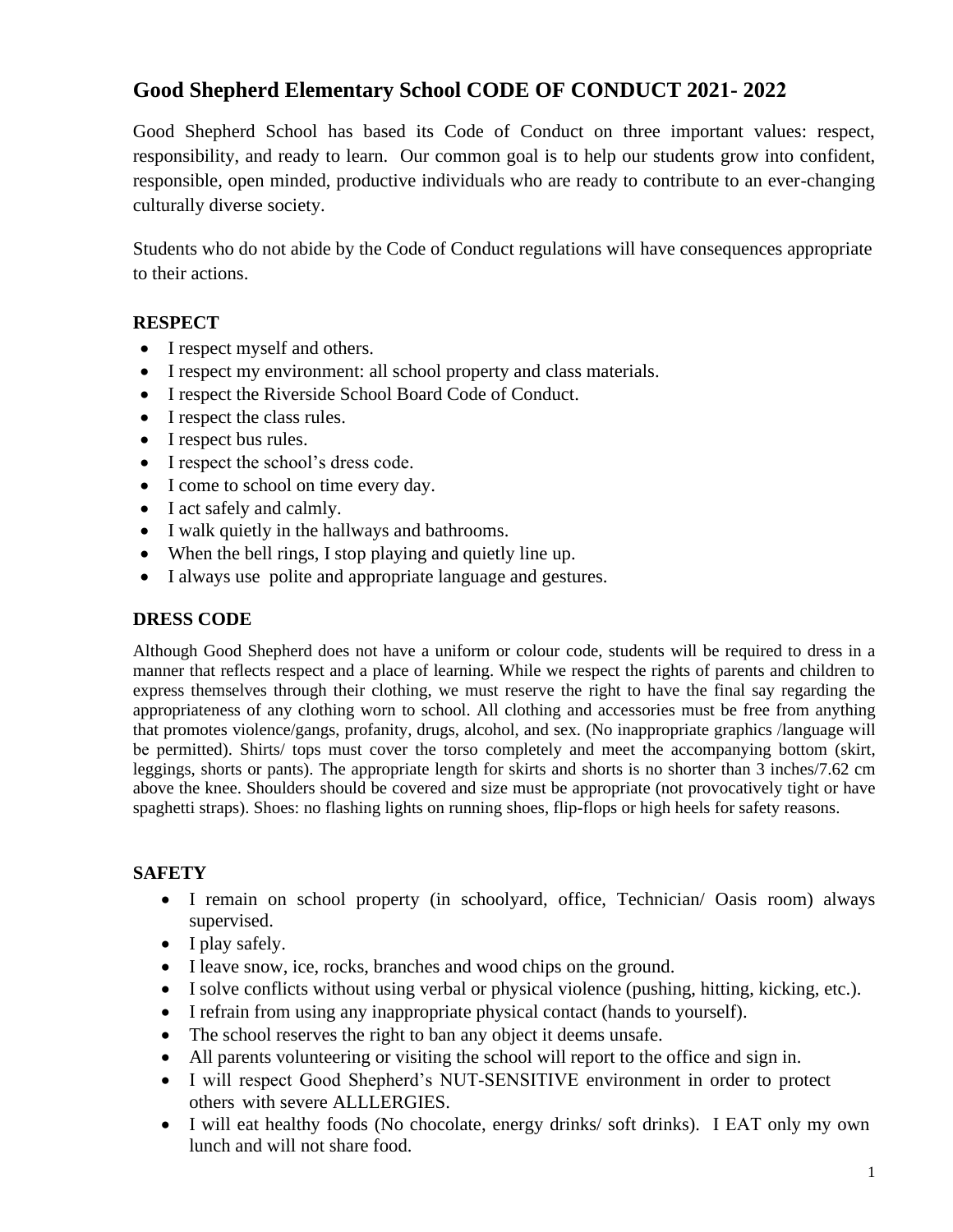| <b>CONFLICT</b>                  | <b>BULLYING</b>                  |
|----------------------------------|----------------------------------|
| Equal power (friends)            | Imbalance of power               |
| Happens occasionally             | Repeated negative actions        |
| Accidental                       | Purposeful                       |
| Equal emotional reaction         | Strong emotional reaction Victim |
| Not seeking power or attention   | Seeking control/power            |
| Remorse/takes responsibility     | No remorse/blame victim          |
| Effort made to solve the problem | No effort made to solve problem  |

# **Bullying**

- Harassment, bullying, intimidation, threats, violence are not accepted.
- If you witness or are a victim of an act of bullying, you need to inform an adult that you trust.
- Respect the guidelines according to the Good Shepherd Anti-bullying, Anti-violence plan.

## **DISCIPLINARY MEASURES TO THE SEVERITY OR REPETITIVE NATURE**

## **Minor Incidents**

- Discussion with the adult who witnesses or is told of the incident. Adult can decide no further follow-up is required. The parents will be notified with a written or verbal communication. A report goes to the Principal.
- Supervision of the perpetrator during free time; i.e. must be shadowed by a supervisor during recess and at lunch time.
- Detention of the perpetrator during free time shadowed by a supervisor during recess and or lunch time or sent to the Technician's room/Mindful Oasis; during this time there is a discussion with the supervising staff member about the incident and how to better deal with similar situations should they occur. The student, signed by a staff member and the student's parents, will fill out a reflection sheet. As well, parents are informed of the detention. Detention with daycare technician during daycare hours.

## **Moderate Incidents**

- Perpetrator is immediately sent to the office or other designated area i.e Technician Room or Daycare Technician (during Daycare hours).
- Loss of privileges (Lunch Hour, recess).
- Supervision of the perpetrator during free time; i.e. must be shadowed by a supervisor during recess and at lunch time. Gradually earns back free time (e.g. 5 minutes each day).
- Withdrawn from activity.
- Detention of the perpetrator (Technician's room/ Mindful Oasis: during which time there is a discussion with supervising staff member about the incident and how to better deal with similar situations should they occur. Reflection sheet is filled out by the student, signed by staff member and the student's parents. Reparations
- In-school suspension or out of school suspension.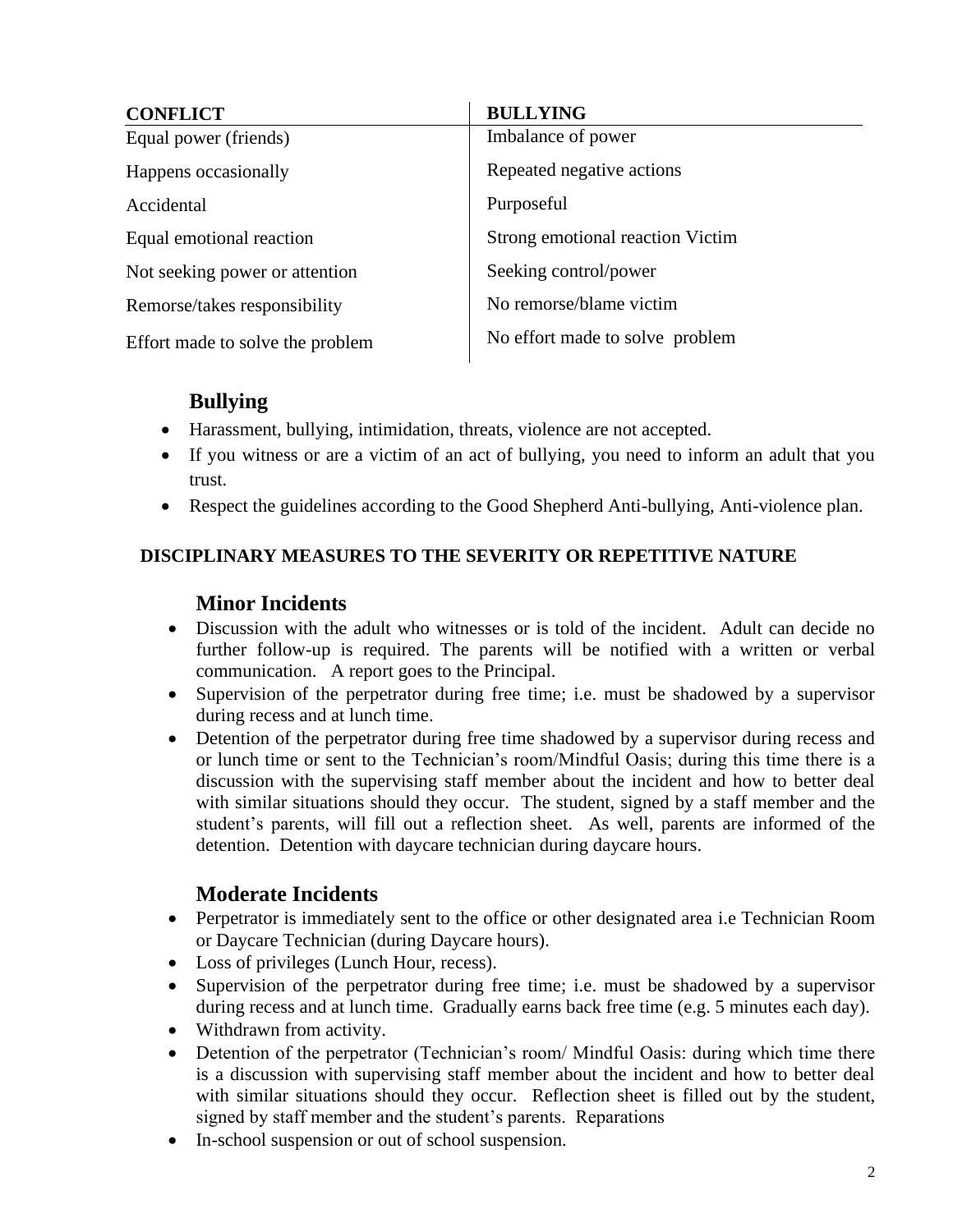• Re-integration plan is discussed with the parents and the staff member(s) involved and then applied (prevention in Technician/Oasis room during free time or during class time depending on the incident.

## **Severe Incidents**

- In-school suspension.
- Out-of-school suspension with re-entry meeting with parents and students. A plan is developed for the student and agreed to by all involved. Teachers and staff implicated are informed of the plan.
- Preventative measures are put into place to support the successful schedule and or gradual re-entry to school and classroom. The same applies to free time, recess and/ or lunch recess.
- Recommendation to move the student to another school or to expel from the Board if considered compulsory. .
- Involvement of the Police if deemed necessary.
- Any other disciplinary measures which are appropriate for the situation.

### **I have discussed the points of the Good Shepherd Code of Conduct with my parents and I will do my best to follow them.**

Student's Signature:

**Parents' Signature:**  $\blacksquare$ 

# **STUDENT ILLNESS**

If your child is well enough to attend school, then he/she is well enough to take Physical Education and Health class and go outside for recess and lunch hour. If there is a medical reason why your child is not able to participate in Physical Education, please send a doctor's note to school.

## **REPORTING ABSENCES**

If your child is going to be absent from school, please use the on line system on the Moziak Portal [https://portailparents.ca](https://portailparents.ca/)

# **GOLD BOOK**

We want students to be proud of the success and strive to do their best every day. One way of encouraging our students is by recognizing their efforts is giving them an opportunity to sign the GOLD BOOK at the office. Teachers and support staff are aware that every child is different and that every child needs, to be rewarded for their individual efforts. Students sign the God Book for an achievement when the teacher feels that special recognition is deserved. This also gives the principal a chance to congratulate the student personally.

#### **MEDICATION**

All medications (in original prescription bottles with the child's name) that are to be taken during the school day require a form filled by and signed by parents. The CLSC guidelines indicate that over the counter medication should not be sent to school. All Medication must be kept at the office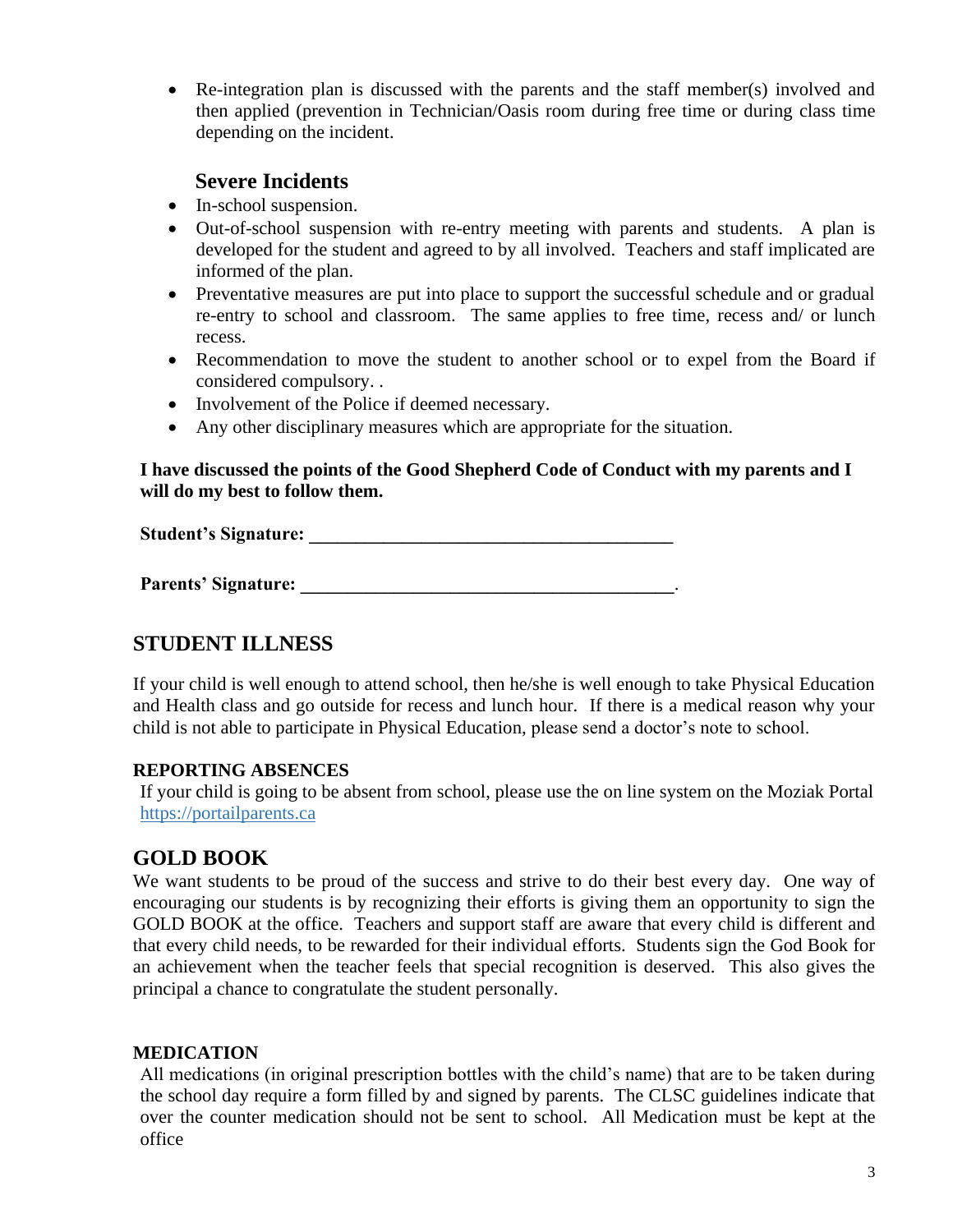# **PERMISSION for outings around the school**

I authorize my child  $\blacksquare$ class on outdoor activities around the school with his/her teacher during the 2020-2021 school year.

Parent's Signature:\_\_\_\_\_\_\_\_\_\_\_\_\_\_\_\_\_\_\_\_\_\_\_\_\_\_\_\_\_\_\_\_\_ Date:\_\_\_\_\_\_\_\_\_\_\_\_\_\_\_\_\_\_\_\_\_\_\_

### **GUIDELINES FOR INTERNET**

- 1. Good Shepherd is fortunate to have classrooms well equipped that enable students to have access to on-line resources and interactive lessons using computers, Ipads, and smartboards. Students are obliged to use these appropriately and should conduct themselves responsibly, ethically and politely while on-line.
- 2. Inappropriate use of the Internet is prohibited. Viewing of obscene or illegal materials or indulging in activities in support of such activities is also prohibited.
- 3. Students should not allow themselves to become involved in activities or discussions which are illegal or ill-suited and that might include opening themselves to people wishing to make inappropriate contacts with students.

Appropriate etiquette of Internet use includes:

- − respect for the rights of others
- − prompt removal of electronic mail
- − moderate information storage
- − acceptance of responsibility to use the Internet wisely.
- 4. The student and parent will not hold the teacher, school or School Board liable for any materials retrieved from the Internet; or any misplaced, lost, or broken items brought to school by students.
- 5. Abuse of the acceptable use guidelines will lead to loss of the student's access to the Internet.

#### **SCHOOL CLOSURE**

In case of an emergency school/Daycare closures, e.g.: snow storms, power failure, etc. please

consult the Riverside School Board website or listen to:

98.5FM, 92.5FM (The Beat), 96.9 FM (CKOI), 105.7FM (Rhythm FM), 800 AM (CJAD), 95.9 FM (Virgin), 97.7 FM (CHOM), 88.5FM (CBC), Global TV, TVA, CTV